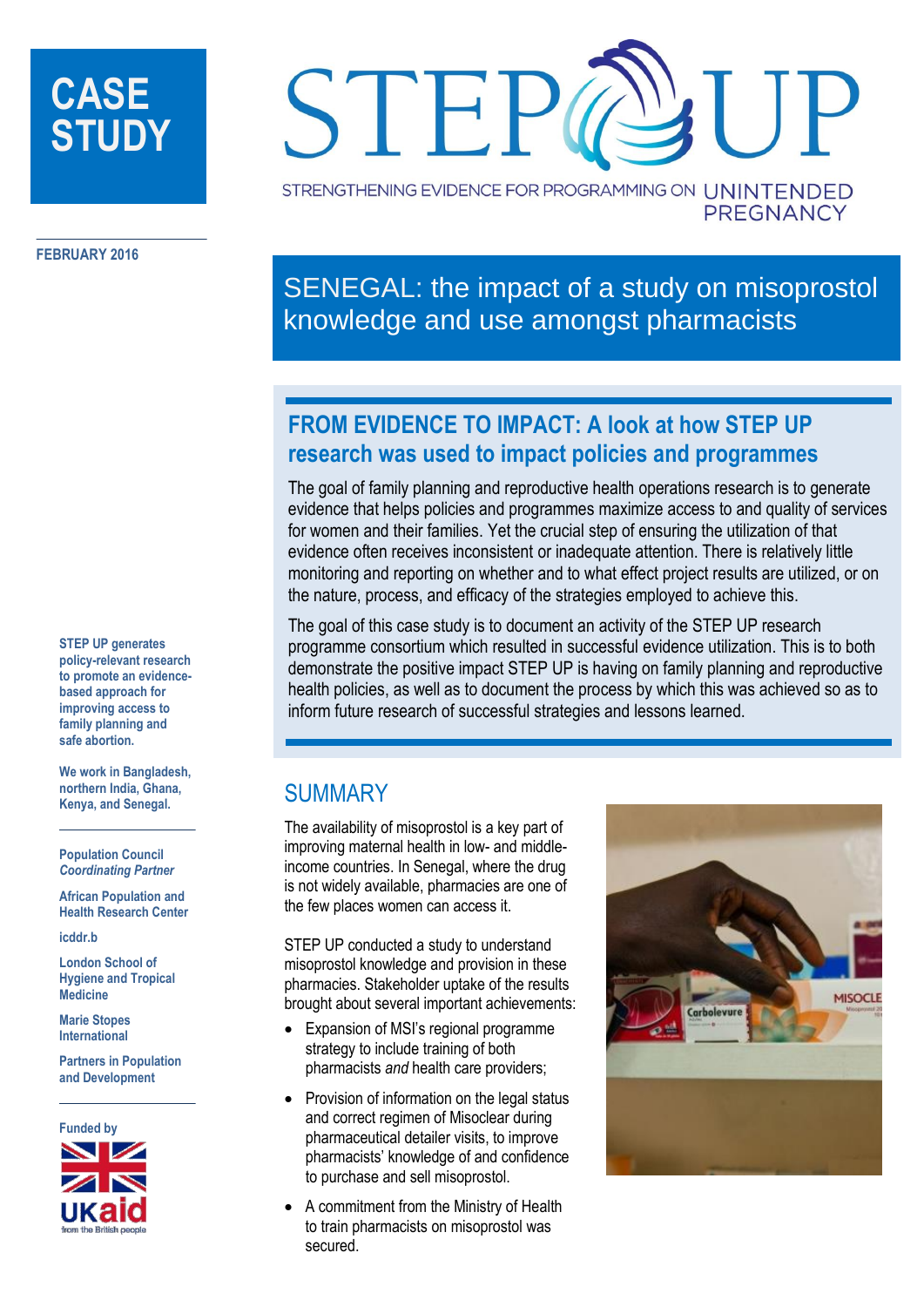# INTRODUCTION

Misoprostol is scarcely available in Senegal, despite being essential for the management of postpartum hemorrhage (PPH) and post-abortion care (PAC) and included on the List of Essential Medicines (EML) of both the World Health Organization (WHO) and the Senegalese Ministry of Health (MoH).

Misoprostol in Senegal can only be obtained via prescription, and is supplied almost exclusively by private sector facilities. It is not procured by the MoH for the public sector, with only 1% of public sector health providers reporting its use in 2013.

### THE PROJECT

In 2013, Marie Stopes International (MSI) and the Population Council conducted a study on misoprostol knowledge and distribution practices amongst private pharmacies in Dakar. The study is part of the work undertaken by the "Strengthening Evidence for Programming on Unintended Pregnancy (STEP UP)" research consortium, with funding from DFID.

The aim of the study was to inform strategies to improve misoprostol provision in an effort to reduce maternal mortality, by gaining an understanding of the knowledge, attitudes and practices (KAP) of misoprostol provision amongst 110 private sector pharmacists in Dakar. The study took place in the context of governmental targets to reduce maternal mortality from 392 in 2010/11 to 127 deaths per 100,000 live births by the end of 2015.

# KEY STUDY RESULTS

- Only 35% of pharmacists sold misoprostol, of which the majority (70%) reported selling it only for duodenal or gastric ulcers, rather than for gynaecological conditions such as postpartum haemorrhage (PPH) and post abortion care (PAC).
- Less than 5% of pharmacists knew misoprostol could be used for the management of PPH, none reported selling it for this purpose, and none knew the correct dosage.
- Only 13% of pharmacists knew misoprostol was registered for PAC; 3.7% reported selling it for this indication, but only 0.5% of all pharmacists knew the correct dosage.
- 51% of pharmacists reported not being confident providing misoprostol to clients.
- 38% of pharmacists knew that misoprostol can be used to induce abortion.
- Only one respondent reported having sold misoprostol to a client without a prescription;
- 48% of those not selling misoprostol expressed a desire to do so.
- 42% of those not stocking misoprostol stated that the reason was that they did not want to sell abortifacient products.



### Fig. 1: Pharmacist reasons for not selling Misoprostol

### MAKING AN IMPACT

### Influencing policies and programming improvements

This section presents how the evidence from the study was used, and what impact it had on access to misoprostol in Senegal.

#### **Expansion of MSI's programme strategy to include training of health care providers**

The low sales of misoprostol for gynecological indications reported by pharmacists were in part due to a lack of prescriptions issued by health care providers, such as doctors, nurse and midwives. As a result of the study, MSI broadened its strategy to include training of public providers, having previously focused on capacity building amongst pharmacists alone to increase access to misoprostol.

MSI Senegal collaborated with the Ministry of Health and Gynuity Health Projects to train 1020 public sector service providers in 35 districts on the uses of misoprostol by January 2015, with plans to train another 1200 by late 2015. This strategy of training health care providers later became part of MSI's regional approach to scaling up access to misoprostol in West Africa**.**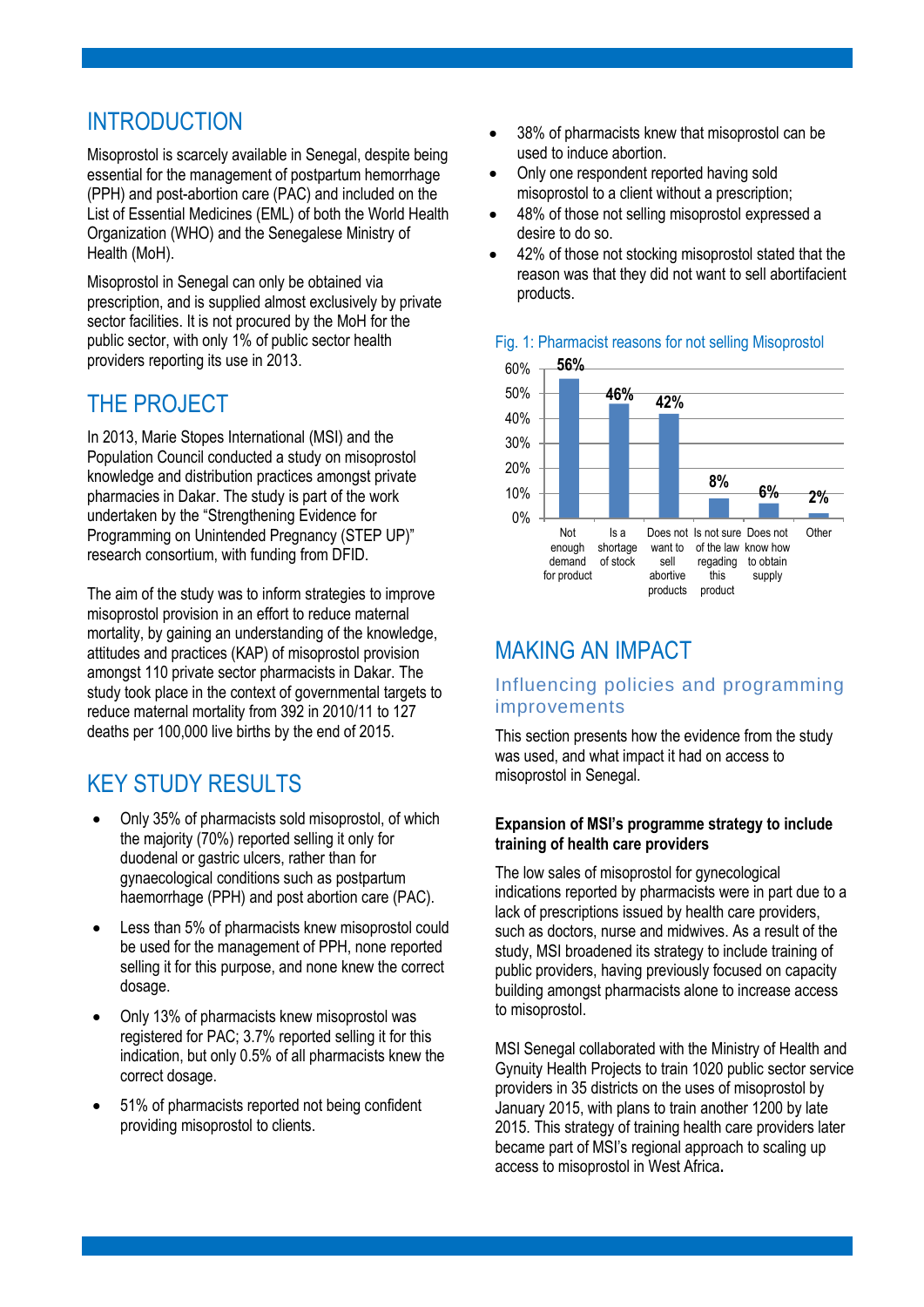#### **Improving communication with pharmacists to build confidence to sell misoprostol**

Low knowledge of misoprostol registration status and regimen for gynaecological indications limited pharmacists' confidence in procuring and selling the product. In response, the pharmaceutical detailers responsible for marketing Misoclear (MSI's branded product) to pharmacists were re-trained on its use and their remit expanded, enabling them to share information on the legal status and correct provision of Misoclear. These topics are now covered during detailing visits with the aim of imparting knowledge and improving confidence to purchase and sell misoprostol.

The impact of this strategy is evidenced by the increase in the number of pharmacists who stock Misoclear from 253 in December 2014 to 415 pharmacists in June 2015.<sup>1</sup>

#### **Commitment by the Ministry of Health to train pharmacists on misoprostol**

Two dissemination events were held, co-hosted with the Directorate of Reproductive Health and Child Survival (DSRSE). These events provided opportunities for MSI Senegal and the Population Council to highlight the importance of misoprostol and its contribution to reducing maternal mortality in Senegal to stakeholders and the media. At the second dissemination event, the MoH committed to training pharmacists on all essential medicines, including misoprostol. The events were a result of the strong relationship between the study team and the DSRSE.

### Who will benefit?

Through these improvements in service access, quality, and political and programmatic support, there is the potential that benefits will be seen at a number of levels:

- **Individuals**: Fewer women may suffer or die of treatable maternal health conditions like PPH and PAC by using misoprostol. Not only will they be able to obtain this lifesaving drug from more locations, but the improved skills of public sector providers and pharmacists may result in better quality services.
- **Communities**: Women play central roles in family and community life. By improving access to misoprostol, preventable deaths and diseases may be avoided, helping to keep communities stable and healthy.
- **National goals**: Senegal's goal of reducing maternal mortality from 392 in 2010/11 to 127 deaths per 100,000 live births by the end of 2015 is made more attainable by this progress towards making misoprostol more available to women who need it.

1 - MSI Senegal only has information related to Misoclear and not other brands of misoprostol on the market.



## HOW WAS IMPACT ACHIEVED? SOME KEY LESSONS LEARNED

### Strong relationships with policymakers

The two dissemination events that contributed to the Ministry of Health's commitment to train pharmacists on misoprostol were the result of the strong relationship between the study team and the DSRSE. Not only did the events enable widespread dissemination of information on misoprostol's role in reducing maternal mortality, but they were also cohosted with the DSRSE; this helped to promote the Ministry's ownership of the study's recommendations. The director of the DSRSE is also a supporter of improving women's access to evidence-based family planning and reproductive health services, and his commitment enabled further support and utilization of the study's findings.

### Support of the Order of Pharmacists

The involvement of the Order of Pharmacists from project inception was essential for building ties with the pharmacists involved in the study. The Order provided the list of pharmacies in Dakar, and prior to data collection they sent informational letters to the pharmacies to introduce them to the project. This enabled early links with pharmacists, and may have bolstered their engagement with the research team as well as their receptiveness to the more accurate information shared by the re-trained pharmaceutical detailers who market and explain the legal status and uses of Misoclear.